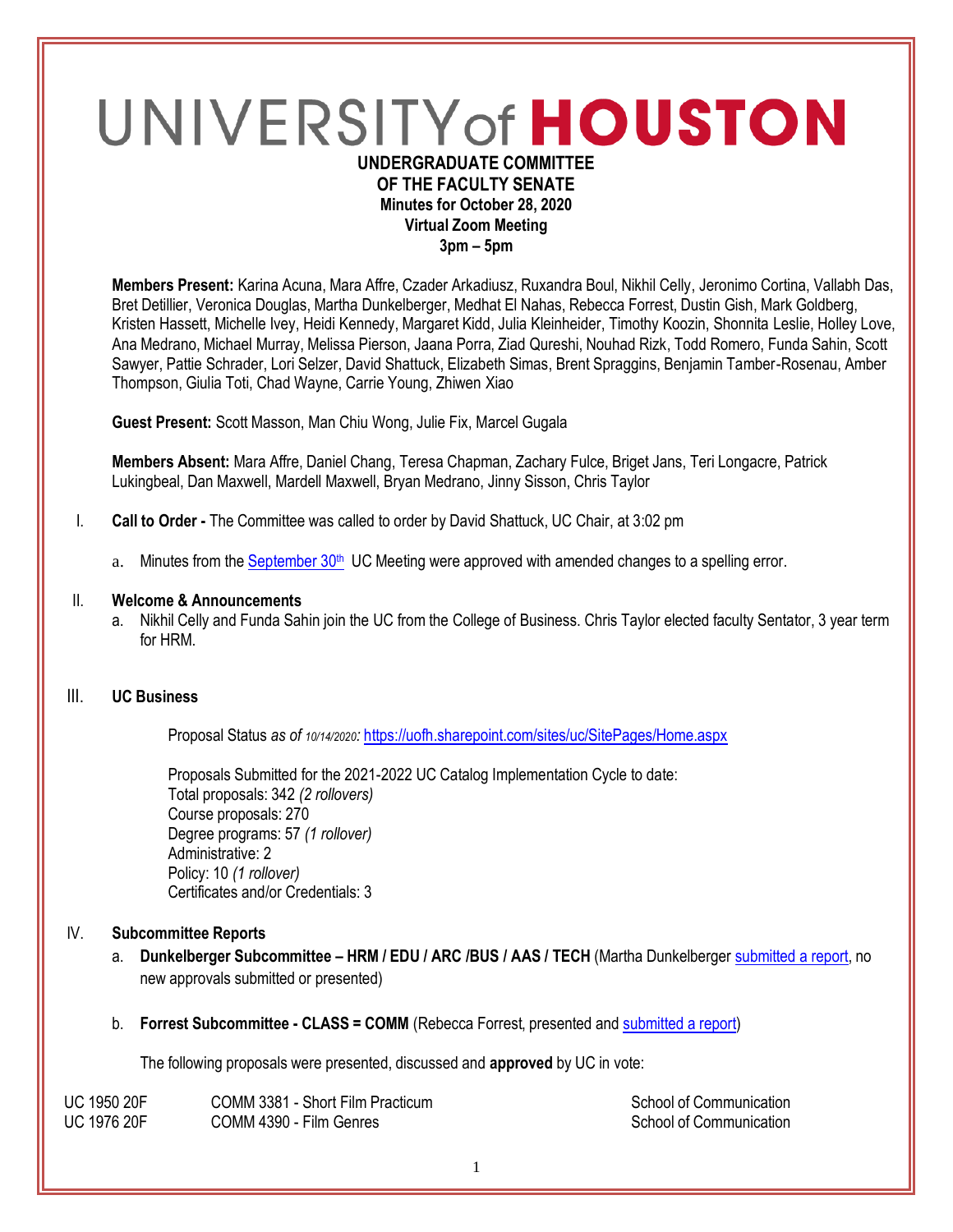| The following proposals were presented for approval in subcommittee report and are pending UC review:                                                                                                                                                                                                                                                 |                                                                                                                                                                                                                                                                                                                                                                                                                                                                                                                                                                                                                                                                                                                                                                                         |                                                                                                                                                                                                                                                                                                                                                                                                                                                                                                                                                                                                               |
|-------------------------------------------------------------------------------------------------------------------------------------------------------------------------------------------------------------------------------------------------------------------------------------------------------------------------------------------------------|-----------------------------------------------------------------------------------------------------------------------------------------------------------------------------------------------------------------------------------------------------------------------------------------------------------------------------------------------------------------------------------------------------------------------------------------------------------------------------------------------------------------------------------------------------------------------------------------------------------------------------------------------------------------------------------------------------------------------------------------------------------------------------------------|---------------------------------------------------------------------------------------------------------------------------------------------------------------------------------------------------------------------------------------------------------------------------------------------------------------------------------------------------------------------------------------------------------------------------------------------------------------------------------------------------------------------------------------------------------------------------------------------------------------|
|                                                                                                                                                                                                                                                                                                                                                       | From September 30, 2020 Report                                                                                                                                                                                                                                                                                                                                                                                                                                                                                                                                                                                                                                                                                                                                                          |                                                                                                                                                                                                                                                                                                                                                                                                                                                                                                                                                                                                               |
| <b>UC 1952 20F</b><br><b>UC 1974 20F</b>                                                                                                                                                                                                                                                                                                              | COMM 3387 - Valenti Production House<br>COMM 4385 - Color Grading                                                                                                                                                                                                                                                                                                                                                                                                                                                                                                                                                                                                                                                                                                                       | School of Communication<br>School of Communication                                                                                                                                                                                                                                                                                                                                                                                                                                                                                                                                                            |
|                                                                                                                                                                                                                                                                                                                                                       | From October 28, 2020 Report                                                                                                                                                                                                                                                                                                                                                                                                                                                                                                                                                                                                                                                                                                                                                            |                                                                                                                                                                                                                                                                                                                                                                                                                                                                                                                                                                                                               |
| <b>UC 1927 20F</b><br>UC 1968 20F<br><b>UC 1970 20F</b><br><b>UC 1987 20F</b><br>C.                                                                                                                                                                                                                                                                   | COMM 3331 - Communication in the Family<br>COMM 4357 - Intercultural Communication and Organizations<br>COMM 4374 - Strategic Communication Research Projects<br><b>Film Studies Minor</b><br>Ivey Subcommittee - TECH / HOBBY / HON / NSM / CLASS = SOC (Michelle Ivey, presented and submitted a report)                                                                                                                                                                                                                                                                                                                                                                                                                                                                              | School of Communication<br>School of Communication<br>School of Communication<br>School of Communication                                                                                                                                                                                                                                                                                                                                                                                                                                                                                                      |
|                                                                                                                                                                                                                                                                                                                                                       | The following proposals were presented, discussed and approved by UC in vote:                                                                                                                                                                                                                                                                                                                                                                                                                                                                                                                                                                                                                                                                                                           |                                                                                                                                                                                                                                                                                                                                                                                                                                                                                                                                                                                                               |
|                                                                                                                                                                                                                                                                                                                                                       | From September 30, 2020 Report                                                                                                                                                                                                                                                                                                                                                                                                                                                                                                                                                                                                                                                                                                                                                          |                                                                                                                                                                                                                                                                                                                                                                                                                                                                                                                                                                                                               |
| <b>UC 1844 20F</b><br><b>UC 1845 20F</b><br><b>UC 1842 20F</b><br><b>UC 1996 20F</b><br><b>UC 1995 20F</b><br><b>UC 1994 20F</b><br><b>UC 1993 20F</b><br><b>UC 1992 20F</b>                                                                                                                                                                          | ENRG 3311 - Fundamentals of Sustainability HON<br>ENRG 3377 - Energy, Society and Middle East HON<br>ENRG 4302 - Energy Supply Chain HON<br>SOC 3313 - Criminology<br>SOC 3342 - Sociology of Work<br>SOC 3350 - Sociology of the Body<br>SOC 3352 - Population Analysis<br>SOC 4394 - Internship in Sociology                                                                                                                                                                                                                                                                                                                                                                                                                                                                          | Honors College<br>Honors College<br><b>Honors College</b><br>Sociology<br>Sociology<br>Sociology<br>Sociology<br>Sociology                                                                                                                                                                                                                                                                                                                                                                                                                                                                                    |
|                                                                                                                                                                                                                                                                                                                                                       | From October 28, 2020 Report                                                                                                                                                                                                                                                                                                                                                                                                                                                                                                                                                                                                                                                                                                                                                            |                                                                                                                                                                                                                                                                                                                                                                                                                                                                                                                                                                                                               |
| <b>UC 2111 20F</b><br><b>UC 1848 20F</b><br><b>UC 1846 20F</b>                                                                                                                                                                                                                                                                                        | COSC 1306 - Computer Science & Program<br>ENRG 3312 - Politics of Energy and the Environment HON<br>HON 3310 - Poetics and Performance<br>Following proposals were presented, discussed and tabled for more information per UC recommendation:                                                                                                                                                                                                                                                                                                                                                                                                                                                                                                                                          | <b>Computer Science</b><br>Honors College<br>Honors College                                                                                                                                                                                                                                                                                                                                                                                                                                                                                                                                                   |
|                                                                                                                                                                                                                                                                                                                                                       |                                                                                                                                                                                                                                                                                                                                                                                                                                                                                                                                                                                                                                                                                                                                                                                         |                                                                                                                                                                                                                                                                                                                                                                                                                                                                                                                                                                                                               |
| <b>UC 1923 20F</b><br><b>UC 1925 20F</b><br><b>UC 1926 20F</b><br><b>UC 1929 20F</b><br><b>UC 1930 20F</b><br><b>UC 1932 20F</b><br>UC 1935 20F<br><b>UC 1937 20F</b><br><b>UC 1939 20F</b><br><b>UC 1940 20F</b><br><b>UC 1941 20F</b><br><b>UC 1942 20F</b><br><b>UC 1944 20F</b><br><b>UC 1945 20F</b><br><b>UC 1946 20F</b><br><b>UC 1947 20F</b> | POLC 1311 - Public Policy Laboratory<br>POLC 2312 - Introduction to Economics and Policy Analysis<br>POLC 2313 - Political Ideologies and Public Policy<br>POLC 2314 - Leadership and Public Policy<br>POLC 3315 - Policy Research Methods: Statistics and Regress<br>POLC 3322 - Politics of Policy-Making<br>POLC 3341 - Political Philosophy and Public Policy<br>POLC 4323 - Data Analytics and Visualization<br>POLC 4324 - Game Theory for Policy Analysis<br>POLC 4325 - Advanced Policy Research Methods<br>POLC 4343 - Race, Gender, and Politics<br>POLC 4344 - Policy and Global Justice<br>POLC 4349 - Elizabeth D. Rockwell Center Ethics and Leaders<br>POLC 4390 - Public Policy Internship<br>POLC 4391 - Senior Thesis<br>POLC 4397 - Selected Topics in Public Policy | <b>Hobby School of Public Affairs</b><br><b>Hobby School of Public Affairs</b><br>Hobby School of Public Affairs<br>Hobby School of Public Affairs<br>Hobby School of Public Affairs<br>Hobby School of Public Affairs<br>Hobby School of Public Affairs<br>Hobby School of Public Affairs<br><b>Hobby School of Public Affairs</b><br>Hobby School of Public Affairs<br><b>Hobby School of Public Affairs</b><br>Hobby School of Public Affairs<br>Hobby School of Public Affairs<br><b>Hobby School of Public Affairs</b><br><b>Hobby School of Public Affairs</b><br><b>Hobby School of Public Affairs</b> |

2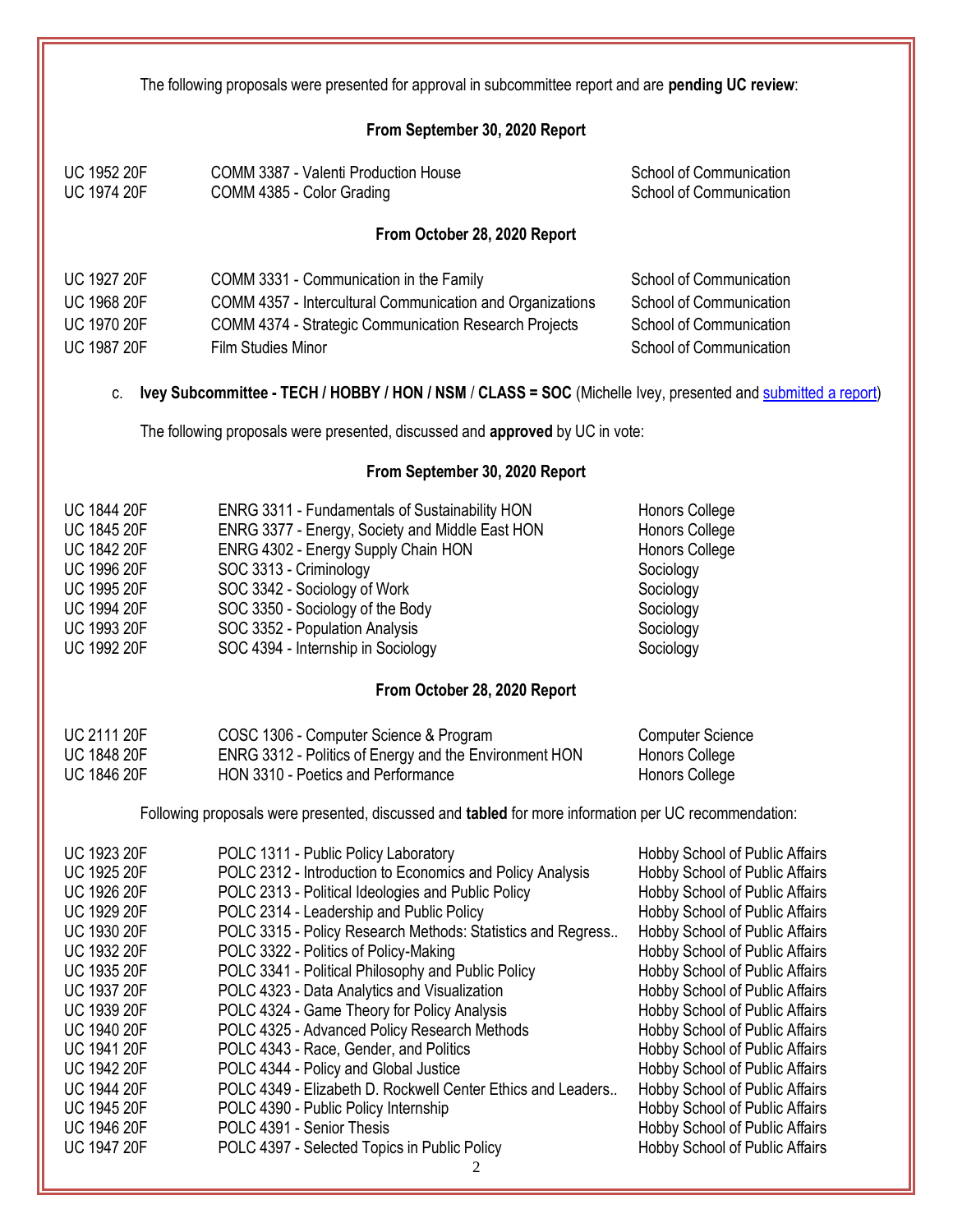| UC 1948 20F | POLC 4398 - Independent Study | <b>Hobby School of Public Affairs</b> |
|-------------|-------------------------------|---------------------------------------|
| UC 2051 20F | Public Policy, BA             | <b>Hobby School of Public Affairs</b> |
| UC 2052 20F | Public Policy, BS             | <b>Hobby School of Public Affairs</b> |

|                    | The following proposal was withdrawn by the submitter:                                           |                                       |
|--------------------|--------------------------------------------------------------------------------------------------|---------------------------------------|
| <b>UC 1914 20F</b> | POLC 1197 - Selected Topics in Public Policy                                                     | <b>Hobby School of Public Affairs</b> |
| d.                 | Love Subcommittee - CCS / ECON / NSM / BUS / HON (Holley Love, presented and submitted a report) |                                       |
|                    | The following proposals were presented, discussed and approved by UC in vote:                    |                                       |
|                    | From September 30, 2020 Report                                                                   |                                       |
| <b>UC 1990 20F</b> | Religious Studies BA degree Program                                                              | CCS - Religious Studies Program       |
| <b>UC 1991 20F</b> | Religious Studies Minor Program changes                                                          | CCS - Religious Studies Program       |
|                    | From October 28, 2020 Report                                                                     |                                       |
| <b>UC 2036 20F</b> | ECON 4372 - Economics of Education                                                               | Economics                             |
| <b>UC 2045 20F</b> | ECON 2370 - Introduction to Economic Data Analysis                                               | Economics                             |
| <b>UC 2030 20F</b> | <b>ECON 3347 - Capital Market Economics</b>                                                      | Economics                             |
| <b>UC 2034 20F</b> | ECON 3351 - The Economics of Development                                                         | Economics                             |
| <b>UC 2031 20F</b> | ECON 3357 - Data Management with Economic Applications                                           | Economics                             |
| UC 2035 20F        | <b>ECON 3363 - Environmental Economics</b>                                                       | Economics                             |
| <b>UC 2037 20F</b> | ECON 3365 - Labor Economics                                                                      | Economics                             |
| <b>UC 2024 20F</b> | ECON 3368 - Economics of Health care                                                             | Economics                             |
| UC 2040 20F        | ECON 3371 - Money and Banking                                                                    | Economics                             |
| <b>UC 2042 20F</b> | ECON 3377 - Economics of Public Finance                                                          | Economics                             |
| <b>UC 2039 20F</b> | ECON 3385 - Economics of Energy                                                                  | Economics                             |
| <b>UC 2038 20F</b> | ECON 4331 - Economics of Gender                                                                  | Economics                             |
| <b>UC 2023 20F</b> | ECON 4335 - Economic Growth Theory                                                               | Economics                             |
| <b>UC 2033 20F</b> | ECON 4345 - Social Economics                                                                     | Economics                             |
| <b>UC 2028 20F</b> | ECON 4349 - Introduction to Game Theory                                                          | Economics                             |
| <b>UC 2027 20F</b> | ECON 4360 - Intro-Mathematical Economics                                                         | Economics                             |
| <b>UC 2025 20F</b> | ECON 4368 - International Monetary Economics                                                     | Economics                             |
| <b>UC 2026 20F</b> | ECON 4370 - International Trade                                                                  | Economics                             |
| <b>UC 2021 20F</b> | ECON 4373 - Economics of Financial Crises                                                        | Economics                             |
| <b>UC 2029 20F</b> | ECON 4376 - Industrial Organization                                                              | Economics                             |
| UC 2022 20F        | ECON 4377 - Urban Economics                                                                      | Economics                             |
| UC 2019 20F        | Econ 4378 - Chinese Economy                                                                      | Economics                             |
| <b>UC 2032 20F</b> | ECON 4385 - Monetary Policy                                                                      | Economics                             |
| <b>UC 2018 20F</b> | Economics BA Change in the Requirements                                                          | Economics                             |
| <b>UC 2044 20F</b> | Economics BS Change in the Requirements                                                          | Economics                             |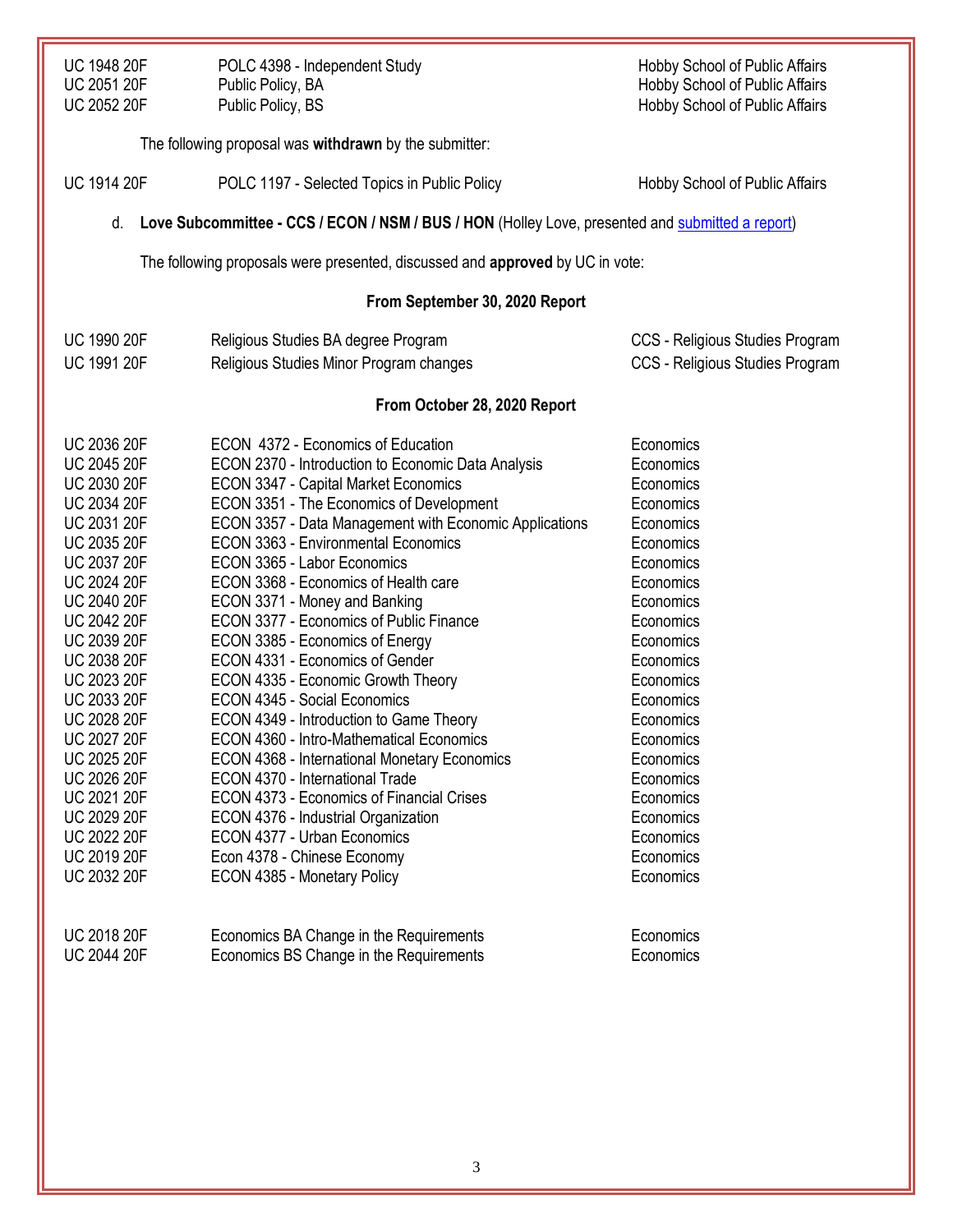e. **Medrano Subcommittee - BUS** / **CLASS = ENG, HHP, HS, HIS** (Anna Medrano, presented an[d submitted a report\)](https://uofh.sharepoint.com/:w:/s/uc/admin/EWd4d3gmwEFHpEQMNKAaOK0BGsCM844MXSlZ15suGM8evw?e=mC5DXy)

The following proposals were presented, discussed and **approved** by UC in vote:

#### **From September 30, 2020 Report**

| <b>UC 1957 20F</b> | KIN 3304 - Human Structure and Physical Performance | Health and Human Performance |
|--------------------|-----------------------------------------------------|------------------------------|
| <b>UC 1836 20F</b> | SPAN 3339- Spanish for the Global Professions       | <b>Hispanic Studies</b>      |

The following proposals were presented for approval in subcommittee report and are **pending UC review**:

#### **From September 30, 2020 Report**

| <b>UC 1997 20F</b> | Department of English - Creative Writing Minor                         | English                      |
|--------------------|------------------------------------------------------------------------|------------------------------|
| <b>UC 1985 20F</b> | ENGL 4350 - Short Story Writing                                        | English                      |
| <b>UC 1999 20F</b> | ENGL 4351 - Poetry Writing                                             | English                      |
| <b>UC 2000 20F</b> | ENGL 4353 - Fiction Forms                                              | English                      |
| <b>UC 2001 20F</b> | ENGL 4354 - Poetic Forms                                               | English                      |
| <b>UC 2002 20F</b> | ENGL 4355 - Senior Writing Projects in Creative Writing: Fiction       | English                      |
| <b>UC 2003 20F</b> | <b>ENGL 4356 - Senior Writing Projects in Creative Writing: Poetry</b> | English                      |
| <b>UC 2004 20F</b> | <b>ENGL 4374 - Literature and Alienation</b>                           | English                      |
| <b>UC 1984 20F</b> | English, BA, Creative Writing Concentration                            | English                      |
| <b>UC 1959 20F</b> | NUTR 4354 - Advanced Diabetes Management and Education                 | Health and Human Performance |
| <b>UC 2048 20F</b> | Teaching English as an Additional Language (TEAL) Certificate          | English                      |

f. **Thompson Subcommittee - MCL / PS / ENGI / HRM / COA / CLASS = MCL, PS, WGS** (Amber Thompson, presented an[d submitted a report\)](https://uofh.sharepoint.com/:w:/s/uc/admin/EfChTiWO1YlJiBp0bs9Xj6IBbmXZ_l4Qe_sbnbZjqYr_yA?e=n2TDOM)

The following proposals were presented, discussed and **approved** by UC in vote:

## **From October 28, 2020 Report**

| <b>UC 2190 20F</b> | DANC 2323 - Dance in Film and Cinematic Media | School of Theatre & Dance |
|--------------------|-----------------------------------------------|---------------------------|
| <b>UC 2209 20F</b> | IART 2300 - The Arts in Houston               | School of Theatre & Dance |
| <b>UC 2160 20F</b> | MUSI 3300 - Listening to Music Masterworks    | School of Music           |

The following proposals were presented for approval in subcommittee report and are **pending UC review**:

#### **From September 30, 2020 Report**

| Chinese Studies B.A.                                         | Modern and Classical Languages |  |
|--------------------------------------------------------------|--------------------------------|--|
| CHNS 3346 - Sociolinguistic Perspectives on Contemporary     | Modern and Classical Languages |  |
| CHNS 3347 - Chinese Language, Pragmatics, and Comm           | Modern and Classical Languages |  |
| CHNS 3398 - Independent Study                                | Modern and Classical Languages |  |
| GERM 3398 - Independent Study                                | Modern and Classical Languages |  |
| WCL 4382 - Post-Conflict Literatures: Europe, Africa and the | Modern and Classical Languages |  |
| WCL3363 - The Graphic Novel and Film                         | Modern and Classical Languages |  |
| World Cultures and Literatures B.A.                          | Modern and Classical Languages |  |
|                                                              |                                |  |
|                                                              |                                |  |
|                                                              |                                |  |
|                                                              | From October 28, 2020 Report   |  |

| <b>UC 2199 20F</b> | Admissions language for the College of the Arts       | College of the Arts |
|--------------------|-------------------------------------------------------|---------------------|
| <b>UC 2210 20F</b> | ARTH 3378 - History of Nineteenth Century Photography | College of the Arts |

Arts - School of Art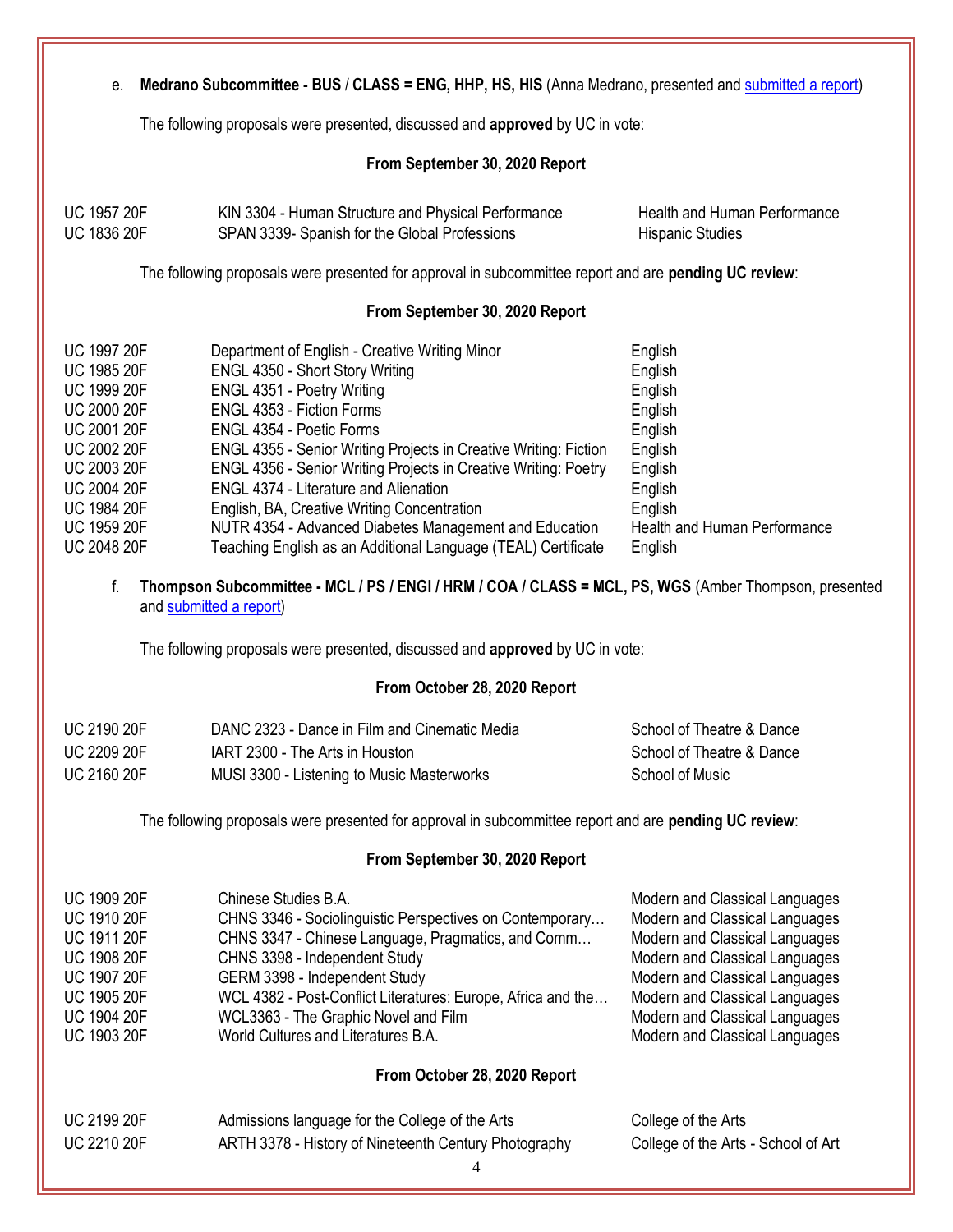| <b>UC 2178 20F</b> | BIOE 4198 - Independent Study                                 | B  |
|--------------------|---------------------------------------------------------------|----|
| UC 2054 20F        | BM Applied - Piano Pedagogy Title Change                      | C  |
| UC 2053 20F        | <b>BM Applied Music Degree Title Change</b>                   | С  |
| <b>UC 2056 20F</b> | BM Music with Elective Studies in Religion Track Deletion     | С  |
| UC 2055 20F        | BM Music with Elective Studies in Teacher Certification Track | C  |
| <b>UC 2168 20F</b> | CHEE 3300 - Materials Science and Engineering I               | С  |
| UC 2169 20F        | CHEE 4198 - Independent Study                                 | С  |
| UC 2189 20F        | DANC 2121 - Traditional West African Dance                    | S  |
| <b>UC 2170 20F</b> | ECE 1197 - Selected Topics                                    | E  |
| <b>UC 2171 20F</b> | ECE 1397 - Selected Topics                                    | E  |
| <b>UC 2172 20F</b> | ECE 2197 - Special Topics                                     | E  |
| UC 2173 20F        | ECE 2397 - Special Topics                                     | E  |
| <b>UC 2174 20F</b> | ECE 3197 - Special Topics                                     | E  |
| <b>UC 2175 20F</b> | ECE 3397 - Special Topics                                     | E  |
| <b>UC 2176 20F</b> | ECE 4197 - Selected Topics                                    | E  |
| <b>UC 2177 20F</b> | ECE 4397 - Selected Topics                                    | E  |
| <b>UC 2184 20F</b> | INDE 2331 - Computer Applications for Industrial Engineers    | Ir |
| UC 2185 20F        | <b>INDE 2333 - Engr Statistics I</b>                          | Ir |
| <b>UC 2186 20F</b> | INDE 3330 - Financial and Cost Management                     | Ir |
| UC 2187 20F        | <b>INDE 3432 - Manufactturing Processes</b>                   | Ir |
| UC 2188 20F        | <b>INDE 4111 - Industrial Engineering Seminar</b>             | Ir |
| <b>UC 2201 20F</b> | Interdisciplinary Arts minor revision                         | С  |
| <b>UC 2014 20F</b> | Law, Values, and Policy Minor Catalog Edits                   | P  |
| <b>UC 2013 20F</b> | National Security Studies Minor Catalog Edits                 | P  |

iomedical Engineering ollege of the Arts - School of Music ollege of the Arts - School of Music ollege of the Arts - School of Music ollege of the Arts - School of Music hemical and Biomolecular Engin.. hemical and Biomolecular Engin.. chool of Theatre & Dance lectrical and Computer Engineering lectrical and Computer Engineering Iectrical and Computer Engineering Iectrical and Computer Engineering Iectrical and Computer Engineering Iectrical and Computer Engineering Iectrical and Computer Engineering Iectrical and Computer Engineering ndustrial Engineering ndustrial Engineering ndustrial Engineering dustrial Engineering dustrial Engineering ollege of the Arts olitical Science olitical Science

## V. **New Business**

a. UC Special Meeting date may be called for the month of November.

# VI. **Resources**

**NOTE**: All meetings are held in room 306 (Faculty Senate Office), M.D. Anderson Library unless, otherwise noted.

## a. **Scheduled meetings for 2020-2021:**

Fall 2020: August 26 (orientation meeting), September 30, October 28, November 11, December 9 (as needed) Spring 2021: January 27, February 24, March 31, April 28, May 12 (as needed)

# b. **Helpful Websites**:

- Undergraduate Committee: [www.uh.edu/undergraduate-committee/](http://www.uh.edu/undergraduate-committee/)
- Current (2020-2021) Undergraduate Catalog: <http://publications.uh.edu/index.php?catoid=36>
- UH Core Curriculum section: [www.uh.edu/academics/corecurriculum/](http://www.uh.edu/academics/corecurriculum/)

# c. **E-mail Listservs:**

- i. UC General Membership: [UNDERGRAD-COMMITTEE@LISTSERV.UH.EDU](mailto:UNDERGRAD-COMMITTEE@LISTSERV.UH.EDU)
- ii. UC Executive Committee: [UC-EXEC@LISTSERV.UH.EDU](mailto:UC-EXEC@LISTSERV.UH.EDU)
- iii. UC Subcommittees:
	- [DUNKELBERGER-SUBCOMMITTEE@LISTSERV.UH.EDU](mailto:DUNKELBERGER-SUBCOMMITTEE@LISTSERV.UH.EDU)
	- [FORREST-SUBCOMMITTEE@LISTSERV.UH.EDU](mailto:FORREST-SUBCOMMITTEE@LISTSERV.UH.EDU)
	- [IVEY-SUBCOMMITTEE@LISTSERV.UH.EDU](mailto:IVEY-SUBCOMMITTEE@LISTSERV.UH.EDU)
	- [LOVE-SUBCOMMITTEE@LISTSERV.UH.EDU](mailto:LOVE-SUBCOMMITTEE@LISTSERV.UH.EDU)
	- [MEDRANO-SUBCOMMITTEE@LISTSERV.UH.EDU](mailto:MEDRANO-SUBCOMMITTEE@LISTSERV.UH.EDU)
	- [THOMPSON-SUBCOMMITTEE@LISTSERV.UH.EDU](mailto:THOMPSON-SUBCOMMITTEE@LISTSERV.UH.EDU)